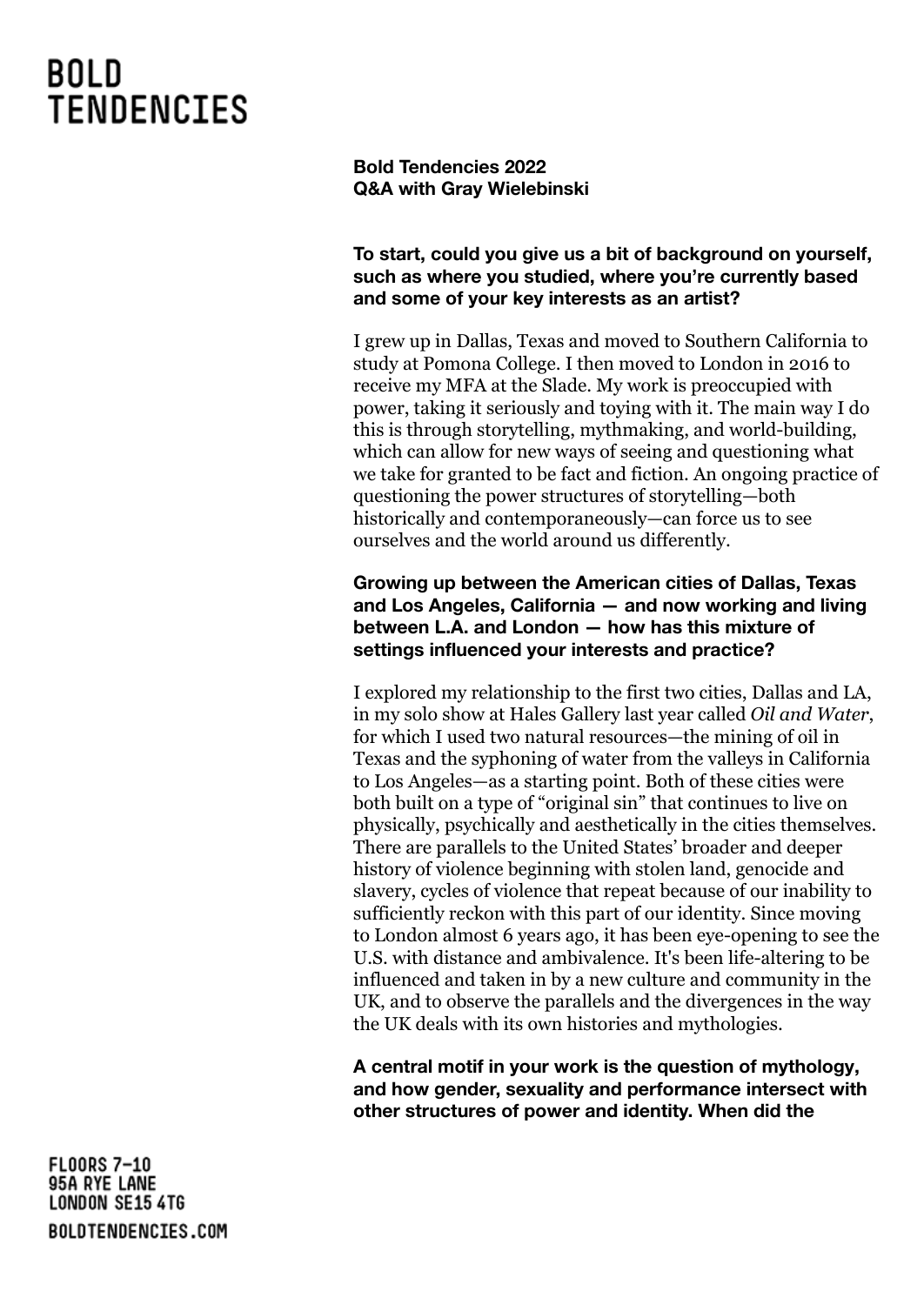### **subject of mythology first become so important to you and why?**

I was a really media obsessed kid, and brought that with me into adulthood and into my practice. My particular relationship to power dynamics, performance, myth making and identity is informed by and in response to growing up in the United States, and the particular region of Texas, which is steeped in recent history and is in a constant state of self-mythologising. I think, in part, one element of my work could be seen as trying to see and know myself as clearly as I can, warts and all (especially the warts), which includes where I've come from and what I've both been explicitly taught and what blindspots I am afforded in terms of what I take for granted to be true. My practice is part of what I hope will be a life-long process of peeling layers back, shifting perspectives, experiencing the myriad emotions that come with being wrong but finding out other truths in the process. This includes hopefully becoming a better audience to others when they are generous enough to show me their realities.

**In previous works, you have focused this interest on areas such as sports, celebrity culture or cinema, referencing to the body language of baseball cards to science-fiction stories such as** *Frankenstein* **or** *Solaris***, all the way to Akkadian myths about "Scorpion men". What is the driving force behind how you select and pursue certain subjects?**

Combining and collaging different forms of art and narrative has always been very central to my work, both conceptually and materially. There's a tendency to ascribe hierarchies to different sources of media, particularly in the fine art world, and this can also influence how we make assumptions about what we learn from a certain story or work of art. It can be hard to approach pop culture with much criticality, precisely because of our lack of distance from it, so I find it really interesting to implicate myself and my worldview in a way that makes it just as precarious and vulnerable as any other.

## **Your new commission for Bold Tendencies 2022 is called** *Pain and Glory***. Can you briefly describe the physical piece and its different elements?**

The piece centres around a fully operational mechanical bull. It is enclosed within a tall steel fence patterned with spherical holes and coloured panels, adorned with spurs and butt plugs.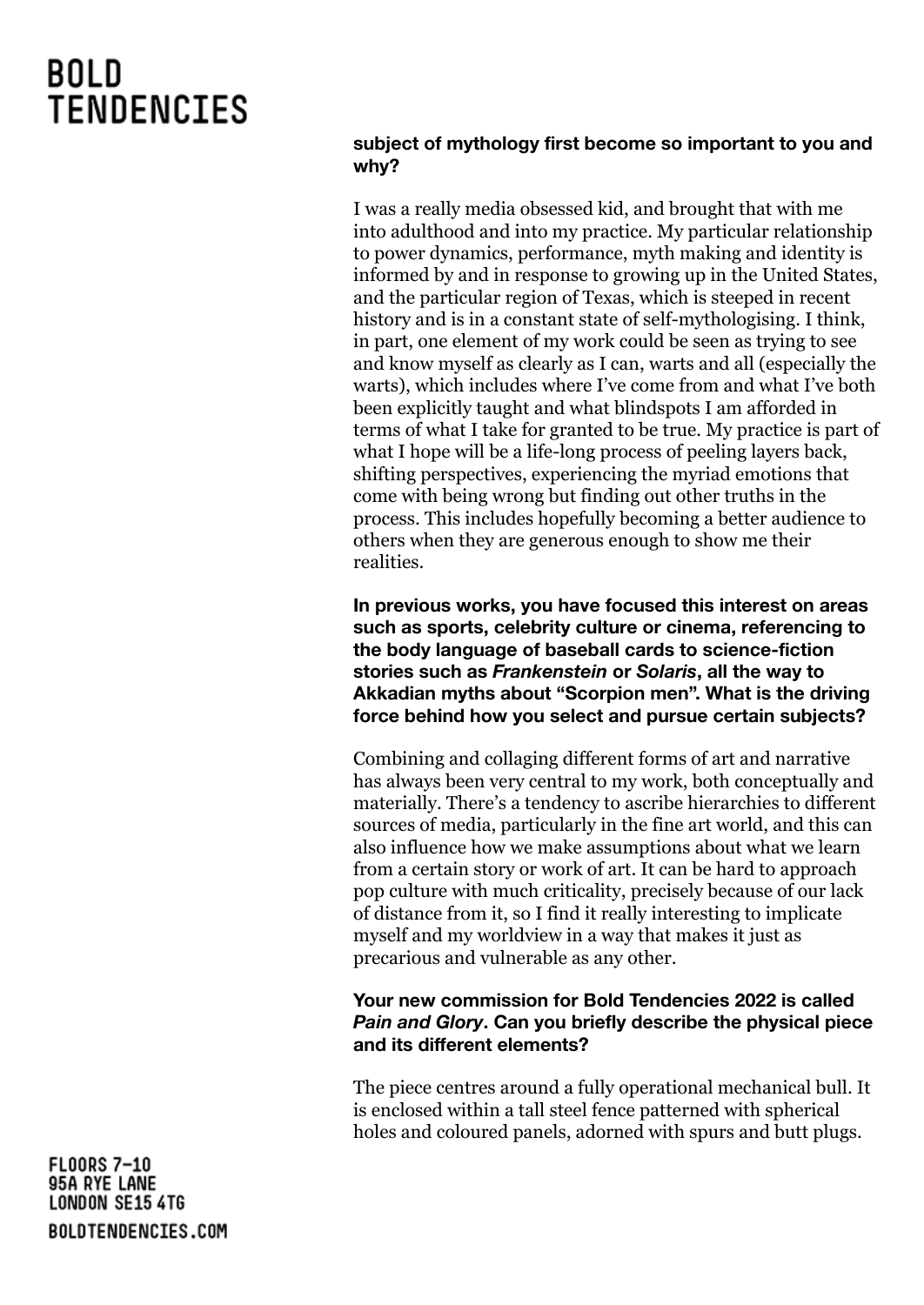Everyone is welcome to ride the bull—it's slow enough that one can choose to ride without being thrown off—but watching from the outside as spectators is an equally important way of participating. There is an audio element to the piece, which consists of tracks I commissioned by the musicians TWEAKS and SONIKKU. The music is audible to spectators but, when you're actually riding the bull, fades into the distance.

**Animals are something that have featured throughout your work, whether in the form of the "Sphinx-Scorpion figure" for your 2019 show,** *Dark Air* **— or more recently, the horse, for your recent solo exhibition at Hales Gallery. What do you find so powerful about using animals to explore mythology and our shifting relationships to the world — and why the bull?**

The animal world has an integral role in all sorts of forms of mythmaking and identity construction, from ancient mythology, poetry, fables, fairy tales, national iconography, and propaganda to advertising, art, and fashion. Looking closely at these representations of animals tells us a lot about cultural desires and fears, especially by recognizing the difference between these anthropomorphised or metaphorical depictions of animals and the wild. There's so much about the animal world that we have no way of accessing and our impulse is to project meaning or map ourselves onto them, but I'm interested in sitting with the discomfort of what we can't know. There's awe and mystery to be found in knowing there will always be things that aren't for us, that aren't meant to be dominated or mastered or even wholly recognisable, and there are always myriad other realities and ways of being that coexist alongside us.

**The second element I would like to ask about is the steel fencing and coloured panels. It is here that the contradiction between pleasure and danger, allure and control are most evocative. Which ideas and feelings were present for you during its design?**

The piece as a whole is inspired by sensual underground spaces like clubs, bars, porn theatres, toilets—sites of cruising and intimacy. The holes in the fence speak to ideas of voyeurism, including the frustrated voyeurism that comes when your view is partially obscured. At the same time, they're meant to resemble glory holes, and in that sense evoke anonymous sex and the fragmentation of the body and the gaze. Choosing the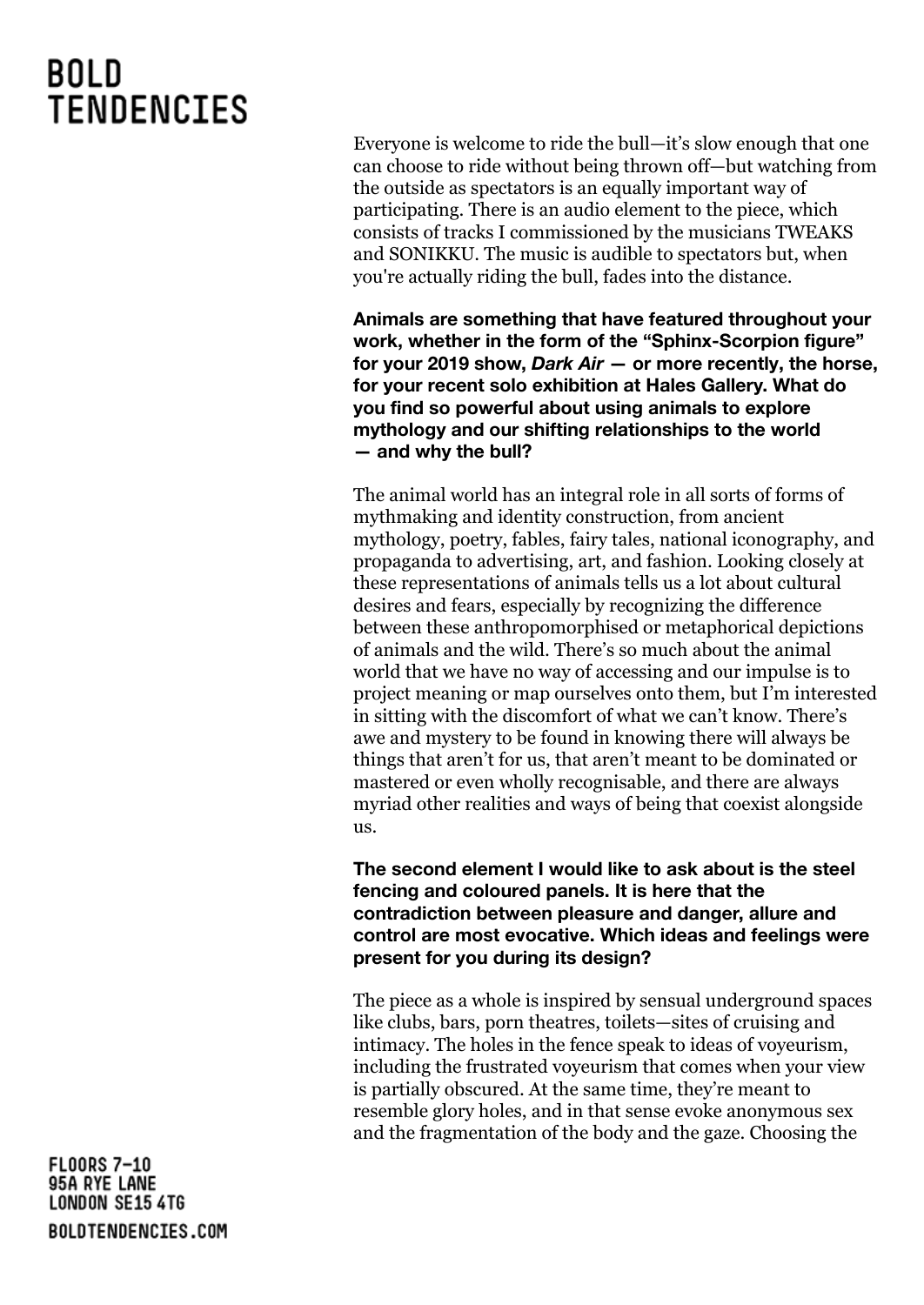right colours for the panelling was extremely important. The shades of deep red and bright yellow recall bodily fluids, whereas the very pale blue is serene, like a swimming pool.

**As your first public sculpture, how did this aspect of the work contribute to your conception of the piece? It is clear this has taken a significant place in your thoughts, not only in its physical interactivity but in how it evokes and plays with different ideas of who and where a public is or can be.**

I was very conscious of the ways that Covid-19 has curtailed public life and particular forms of intimacy with strangers. In many ways, the pandemic has compounded the closures of bars, clubs, and other spaces that was already being fueled by gentrification and the policing of queer intimacy. I wanted the piece to represent that loss, while being a seductive, playful invitation to cruise, to perform, to watch each other, and to inhabit space in an intimate way.

### **The sculpture also features an original soundscape that was made specially for the piece. Can you tell us a bit more about the sonic element and what ideas went into its creation?**

When commissioning the tracks, I told TWEAKS and SONIKKU that I wanted to summon that haunted feeling of an empty bar or club at the beginning or the very end of the night. I wanted there to be a hint of the upbeat euphoria of a dancefloor, but kind of distant and submerged, like a memory. I was honestly blown away by how both artists realised this vision, in quite different ways. The audio creates this really intense atmosphere that's also subdued in a way, because of the tracks themselves and because they are quiet enough to merge with the open-air soundscape of the rooftop.

### **Building on what you have said so far, how do you think about your new commission in relation to the programme theme of Love?**

Spaces designed for fleeting, anonymous intimacy might not seem to have an obvious connection to love—in fact, they are often contrasted *against* love, the kind that takes place in monogamous coupledom or the family. But I'm invested in seeing these more ephemeral forms of intimacy as having an important relation to love. In making this mechanical bull, I was also thinking about the paradox of our desire to tame and